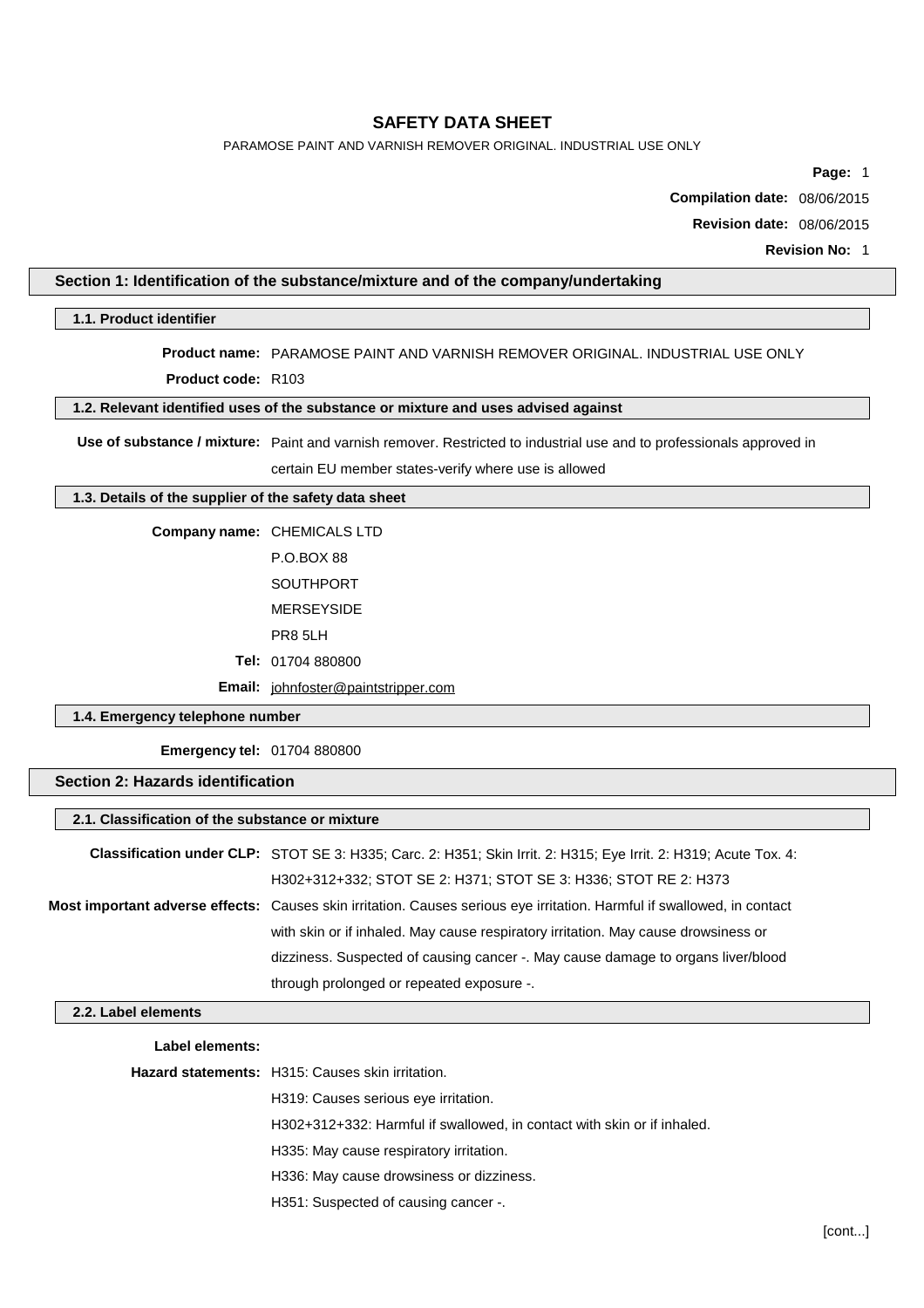PARAMOSE PAINT AND VARNISH REMOVER ORIGINAL. INDUSTRIAL USE ONLY

#### **Page:** 2

H373: May cause damage to organs liver/blood through prolonged or repeated exposure -. **Signal words:** Danger **Hazard pictograms:** GHS07: Exclamation mark GHS08: Health hazard **Precautionary statements:** P102: Keep out of reach of children. P202: Do not handle until all safety precautions have been read and understood. P233: Keep container tightly closed. P260: Do not breathe fumes/vapours. P262: Do not get in eyes, on skin, or on clothing. P271: Use only outdoors or in a well-ventilated area. P280: Wear protective gloves/protective clothing/eye protection/face protection. P301+310: IF SWALLOWED: Immediately call a POISON CENTER/doctor/or physician. P304+340: IF INHALED: Remove person to fresh air and keep comfortable for breathing. P305+351+338: IF IN EYES: Rinse cautiously with water for several minutes. Remove contact lenses, if present and easy to do. Continue rinsing. P315: Get immediate medical advice/attention. P309+311: IF exposed or if you feel unwell: Call a POISON CENTRE or doctor. P405: Store locked up. P501: Dispose of contents/container to a licenced waste contractor. **2.3. Other hazards**

**Other hazards:** Danger of serious damage to health by prolonged exposure.

**PBT:** This product is not identified as a PBT/vPvB substance.

#### **Section 3: Composition/information on ingredients**

#### **3.2. Mixtures**

#### **Hazardous ingredients:**

#### DICHLOROMETHANE

| <b>EINECS</b> | CAS     | PBT/WEL | <b>CLP Classification</b> | Percent |
|---------------|---------|---------|---------------------------|---------|
| 200-838-9     | 75-09-2 |         | Carc. 2: H351             | >50%    |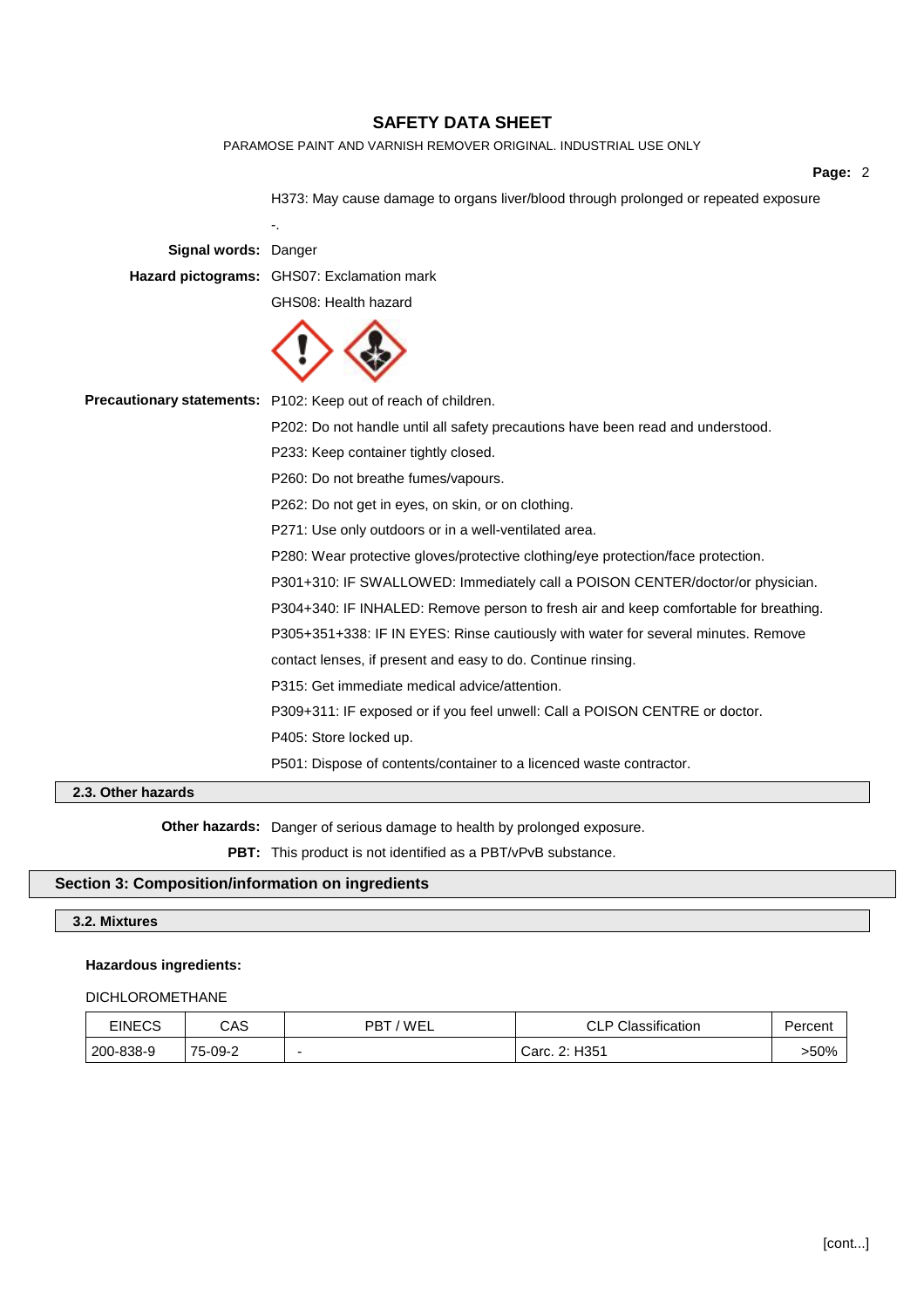PARAMOSE PAINT AND VARNISH REMOVER ORIGINAL. INDUSTRIAL USE ONLY

**Page:** 3

| <b>METHANOL</b> |                                        |                                                                  |                                                                                                                 |          |
|-----------------|----------------------------------------|------------------------------------------------------------------|-----------------------------------------------------------------------------------------------------------------|----------|
| 200-659-6       | 67-56-1                                |                                                                  | Flam. Liq. 2: H225; Acute Tox. 3: H331;<br>Acute Tox. 3: H311; Acute Tox. 3: H301;<br>STOT SE 1: H370           | 4.9-9.9% |
|                 | <b>Section 4: First aid measures</b>   |                                                                  |                                                                                                                 |          |
|                 | 4.1. Description of first aid measures |                                                                  |                                                                                                                 |          |
|                 |                                        |                                                                  | Skin contact: Remove affected person from source of contamination. Promptly wash contaminated                   |          |
|                 |                                        |                                                                  | skin with soap or mild detergent and water. Promptly remove clothing if soaked through                          |          |
|                 |                                        |                                                                  | and wash as above. Get medical attention promptly if symptoms occur after washing.                              |          |
|                 |                                        |                                                                  | Eye contact: Immediately irrigate with eyewash solution or clean water, holding the eyelids apart, for          |          |
|                 |                                        | at least 10 minutes. Obtain immediate medical attention.         |                                                                                                                 |          |
|                 |                                        |                                                                  | Ingestion: Do not induce vomiting. Provided the patient is conscious, wash out mouth with water                 |          |
|                 |                                        |                                                                  | and give 200 - 300 ml (half a pint) of water to drink. Obtain immediate medical attention.                      |          |
|                 |                                        |                                                                  | Inhalation: Remove casualty from exposure ensuring one's own safety whilst doing so. Keep                       |          |
|                 |                                        |                                                                  | patient warm and at rest. Administer oxygen if necessary. Apply artificial respiration if                       |          |
|                 |                                        |                                                                  | breathing has ceased or shows signs of failing. In the event of cardiac arrest apply                            |          |
|                 |                                        | external cardiac massage.                                        |                                                                                                                 |          |
|                 |                                        | 4.2. Most important symptoms and effects, both acute and delayed |                                                                                                                 |          |
|                 |                                        |                                                                  | Skin contact: Irritating to skin. Will remove the natural greases resulting in dryness, cracking and            |          |
|                 |                                        |                                                                  | dermatitis. Repeated and/or prolonged skin contact may cause reddening, burning and                             |          |
|                 |                                        |                                                                  | blisters. Can be absorbed through skin but not in sufficient amounts to cause adverse                           |          |
|                 |                                        | effects. LD50 (rat, dermal) >2000 mg/kg bw                       |                                                                                                                 |          |
|                 |                                        |                                                                  | Eye contact: Extreme irritation of eyes and mucous membrances, including burning and tearing. Risk              |          |
|                 |                                        | of corneal damage.                                               |                                                                                                                 |          |
|                 |                                        |                                                                  | Ingestion: There may be soreness and redness of the mouth and throat. There may be difficulty                   |          |
|                 |                                        |                                                                  |                                                                                                                 |          |
|                 |                                        |                                                                  | swallowing. Nausea and stomach pain may occur. There may be vomiting.                                           |          |
|                 |                                        |                                                                  | Inhalation: Absorption through the lungs can occur causing symptoms similar to those of ingestion.              |          |
|                 |                                        |                                                                  | Delayed / immediate effects: Immediate effects can be expected after short-term exposure. Specific target organ |          |
|                 |                                        |                                                                  | toxicity - repeated exposure: May cause damage to the liver and red blood cells through                         |          |
|                 |                                        |                                                                  | prolonged or repeated exposure. Medical Symptoms: Drowsiness, dizziness,                                        |          |
|                 |                                        |                                                                  | disorientation, vertigo. Mild intoxication (incl. fatigue, lassitude, irritability, headache,                   |          |
|                 |                                        |                                                                  | nausea). Central nervous system depression. Irritation of eyes and mucous                                       |          |
|                 |                                        |                                                                  | membranes. Specific target organ toxicity - single exposure: Vapours may cause                                  |          |
|                 |                                        | drowsiness and dizziness. May cause respiratory irritation.      |                                                                                                                 |          |

**Immediate / special treatment:** Remove contaminated clothing immediately. In case of accident by inhalation remove casualty to fresh air and keep at rest. Seek medical treatment when anyone has symptoms apparently due to inhalation, contact with skin or eyes, or swallowing.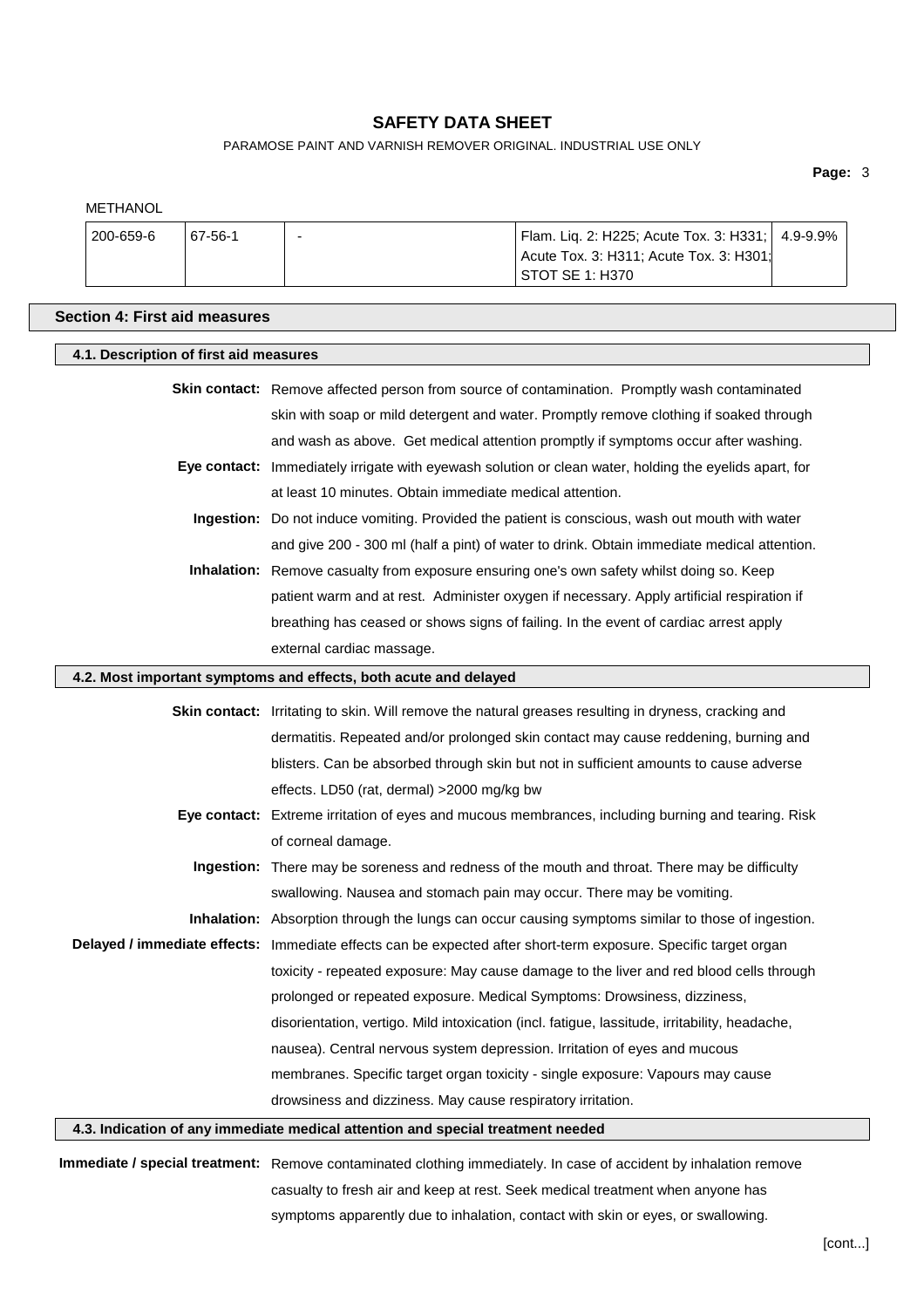PARAMOSE PAINT AND VARNISH REMOVER ORIGINAL. INDUSTRIAL USE ONLY

| lightheadness. Continued or high exposures by inhalation will cause anaesthetic<br>effects. This may result in a loss of consciousness and could prove fatal. Adrenaline and<br>similar sympathomimetic drugs should be avoided following exposure as cardiac<br>arrhythmia may result with possible subsequent cardiac arrest.<br><b>Section 5: Fire-fighting measures</b><br>Extinguishing media: Suitable extinguishing media for the surrounding fire should be used. Use water spray<br>to cool containers.<br>5.2. Special hazards arising from the substance or mixture<br>Exposure hazards: In combustion emits toxic fumes. Explosive mixtures of methylene chloride and air can<br>be formed, but are difficult to ignite and require high intensity sources of heat, such as<br>welding arcs, sparks and flames or high termperatures and pressures; addition of<br>small amounts of flammable substances to methylene cholride (such as flammable<br>liquids or gases) and / or an increase in the oxygen content of the local atmosphere,<br>may strongly enhance these effects. Thermal decomposition and burning will evolve<br>toxic and corrosive vapours of hydrogen chloride and phosgene. Containers may burst if<br>overheated due to thermal expansion of the contents.<br>Advice for fire-fighters: Wear self-contained breathing apparatus. Wear protective clothing to prevent contact<br>with skin and eyes.<br>Section 6: Accidental release measures<br>6.1. Personal precautions, protective equipment and emergency procedures<br>Personal precautions: Refer to section 8 of SDS for personal protection details. Mark out the contaminated area<br>with signs and prevent access to unauthorised personnel. Turn leaking containers<br>leak-side up to prevent the escape of liquid. Ensure suitable personal protection during<br>removal of spillages<br>6.2. Environmental precautions<br>Environmental precautions: Do not discharge into drains or rivers. Contain the spillage using bunding. Do not allow<br>to enter drains, sewers or watercourses. Do not allow ANY environmental<br>contamination. Spillages or uncontrolled discharges into watercourses must be<br>IMMEDIATELY alerted to the Environmental Agency or other appropriate regulatory body.<br>6.3. Methods and material for containment and cleaning up<br>Clean-up procedures: Absorb into dry earth or sand. Transfer to a closable, labelled salvage container for<br>disposal by an appropriate method. When dealing with a spillage, please consult the<br>section relating to suitable protective measures. Clean-up personnel should use |                               | Exposure to concentrations of 1000 ppm methylene chloride for 20 minutes causes |  |
|------------------------------------------------------------------------------------------------------------------------------------------------------------------------------------------------------------------------------------------------------------------------------------------------------------------------------------------------------------------------------------------------------------------------------------------------------------------------------------------------------------------------------------------------------------------------------------------------------------------------------------------------------------------------------------------------------------------------------------------------------------------------------------------------------------------------------------------------------------------------------------------------------------------------------------------------------------------------------------------------------------------------------------------------------------------------------------------------------------------------------------------------------------------------------------------------------------------------------------------------------------------------------------------------------------------------------------------------------------------------------------------------------------------------------------------------------------------------------------------------------------------------------------------------------------------------------------------------------------------------------------------------------------------------------------------------------------------------------------------------------------------------------------------------------------------------------------------------------------------------------------------------------------------------------------------------------------------------------------------------------------------------------------------------------------------------------------------------------------------------------------------------------------------------------------------------------------------------------------------------------------------------------------------------------------------------------------------------------------------------------------------------------------------------------------------------------------------------------------------------------------------------------------------------------------------------------------------------------------------------------------------------------------|-------------------------------|---------------------------------------------------------------------------------|--|
|                                                                                                                                                                                                                                                                                                                                                                                                                                                                                                                                                                                                                                                                                                                                                                                                                                                                                                                                                                                                                                                                                                                                                                                                                                                                                                                                                                                                                                                                                                                                                                                                                                                                                                                                                                                                                                                                                                                                                                                                                                                                                                                                                                                                                                                                                                                                                                                                                                                                                                                                                                                                                                                            |                               |                                                                                 |  |
|                                                                                                                                                                                                                                                                                                                                                                                                                                                                                                                                                                                                                                                                                                                                                                                                                                                                                                                                                                                                                                                                                                                                                                                                                                                                                                                                                                                                                                                                                                                                                                                                                                                                                                                                                                                                                                                                                                                                                                                                                                                                                                                                                                                                                                                                                                                                                                                                                                                                                                                                                                                                                                                            |                               |                                                                                 |  |
|                                                                                                                                                                                                                                                                                                                                                                                                                                                                                                                                                                                                                                                                                                                                                                                                                                                                                                                                                                                                                                                                                                                                                                                                                                                                                                                                                                                                                                                                                                                                                                                                                                                                                                                                                                                                                                                                                                                                                                                                                                                                                                                                                                                                                                                                                                                                                                                                                                                                                                                                                                                                                                                            |                               |                                                                                 |  |
|                                                                                                                                                                                                                                                                                                                                                                                                                                                                                                                                                                                                                                                                                                                                                                                                                                                                                                                                                                                                                                                                                                                                                                                                                                                                                                                                                                                                                                                                                                                                                                                                                                                                                                                                                                                                                                                                                                                                                                                                                                                                                                                                                                                                                                                                                                                                                                                                                                                                                                                                                                                                                                                            |                               |                                                                                 |  |
|                                                                                                                                                                                                                                                                                                                                                                                                                                                                                                                                                                                                                                                                                                                                                                                                                                                                                                                                                                                                                                                                                                                                                                                                                                                                                                                                                                                                                                                                                                                                                                                                                                                                                                                                                                                                                                                                                                                                                                                                                                                                                                                                                                                                                                                                                                                                                                                                                                                                                                                                                                                                                                                            |                               |                                                                                 |  |
|                                                                                                                                                                                                                                                                                                                                                                                                                                                                                                                                                                                                                                                                                                                                                                                                                                                                                                                                                                                                                                                                                                                                                                                                                                                                                                                                                                                                                                                                                                                                                                                                                                                                                                                                                                                                                                                                                                                                                                                                                                                                                                                                                                                                                                                                                                                                                                                                                                                                                                                                                                                                                                                            | 5.1. Extinguishing media      |                                                                                 |  |
|                                                                                                                                                                                                                                                                                                                                                                                                                                                                                                                                                                                                                                                                                                                                                                                                                                                                                                                                                                                                                                                                                                                                                                                                                                                                                                                                                                                                                                                                                                                                                                                                                                                                                                                                                                                                                                                                                                                                                                                                                                                                                                                                                                                                                                                                                                                                                                                                                                                                                                                                                                                                                                                            |                               |                                                                                 |  |
|                                                                                                                                                                                                                                                                                                                                                                                                                                                                                                                                                                                                                                                                                                                                                                                                                                                                                                                                                                                                                                                                                                                                                                                                                                                                                                                                                                                                                                                                                                                                                                                                                                                                                                                                                                                                                                                                                                                                                                                                                                                                                                                                                                                                                                                                                                                                                                                                                                                                                                                                                                                                                                                            |                               |                                                                                 |  |
|                                                                                                                                                                                                                                                                                                                                                                                                                                                                                                                                                                                                                                                                                                                                                                                                                                                                                                                                                                                                                                                                                                                                                                                                                                                                                                                                                                                                                                                                                                                                                                                                                                                                                                                                                                                                                                                                                                                                                                                                                                                                                                                                                                                                                                                                                                                                                                                                                                                                                                                                                                                                                                                            |                               |                                                                                 |  |
|                                                                                                                                                                                                                                                                                                                                                                                                                                                                                                                                                                                                                                                                                                                                                                                                                                                                                                                                                                                                                                                                                                                                                                                                                                                                                                                                                                                                                                                                                                                                                                                                                                                                                                                                                                                                                                                                                                                                                                                                                                                                                                                                                                                                                                                                                                                                                                                                                                                                                                                                                                                                                                                            |                               |                                                                                 |  |
|                                                                                                                                                                                                                                                                                                                                                                                                                                                                                                                                                                                                                                                                                                                                                                                                                                                                                                                                                                                                                                                                                                                                                                                                                                                                                                                                                                                                                                                                                                                                                                                                                                                                                                                                                                                                                                                                                                                                                                                                                                                                                                                                                                                                                                                                                                                                                                                                                                                                                                                                                                                                                                                            |                               |                                                                                 |  |
|                                                                                                                                                                                                                                                                                                                                                                                                                                                                                                                                                                                                                                                                                                                                                                                                                                                                                                                                                                                                                                                                                                                                                                                                                                                                                                                                                                                                                                                                                                                                                                                                                                                                                                                                                                                                                                                                                                                                                                                                                                                                                                                                                                                                                                                                                                                                                                                                                                                                                                                                                                                                                                                            |                               |                                                                                 |  |
|                                                                                                                                                                                                                                                                                                                                                                                                                                                                                                                                                                                                                                                                                                                                                                                                                                                                                                                                                                                                                                                                                                                                                                                                                                                                                                                                                                                                                                                                                                                                                                                                                                                                                                                                                                                                                                                                                                                                                                                                                                                                                                                                                                                                                                                                                                                                                                                                                                                                                                                                                                                                                                                            |                               |                                                                                 |  |
|                                                                                                                                                                                                                                                                                                                                                                                                                                                                                                                                                                                                                                                                                                                                                                                                                                                                                                                                                                                                                                                                                                                                                                                                                                                                                                                                                                                                                                                                                                                                                                                                                                                                                                                                                                                                                                                                                                                                                                                                                                                                                                                                                                                                                                                                                                                                                                                                                                                                                                                                                                                                                                                            |                               |                                                                                 |  |
|                                                                                                                                                                                                                                                                                                                                                                                                                                                                                                                                                                                                                                                                                                                                                                                                                                                                                                                                                                                                                                                                                                                                                                                                                                                                                                                                                                                                                                                                                                                                                                                                                                                                                                                                                                                                                                                                                                                                                                                                                                                                                                                                                                                                                                                                                                                                                                                                                                                                                                                                                                                                                                                            |                               |                                                                                 |  |
|                                                                                                                                                                                                                                                                                                                                                                                                                                                                                                                                                                                                                                                                                                                                                                                                                                                                                                                                                                                                                                                                                                                                                                                                                                                                                                                                                                                                                                                                                                                                                                                                                                                                                                                                                                                                                                                                                                                                                                                                                                                                                                                                                                                                                                                                                                                                                                                                                                                                                                                                                                                                                                                            |                               |                                                                                 |  |
|                                                                                                                                                                                                                                                                                                                                                                                                                                                                                                                                                                                                                                                                                                                                                                                                                                                                                                                                                                                                                                                                                                                                                                                                                                                                                                                                                                                                                                                                                                                                                                                                                                                                                                                                                                                                                                                                                                                                                                                                                                                                                                                                                                                                                                                                                                                                                                                                                                                                                                                                                                                                                                                            |                               |                                                                                 |  |
|                                                                                                                                                                                                                                                                                                                                                                                                                                                                                                                                                                                                                                                                                                                                                                                                                                                                                                                                                                                                                                                                                                                                                                                                                                                                                                                                                                                                                                                                                                                                                                                                                                                                                                                                                                                                                                                                                                                                                                                                                                                                                                                                                                                                                                                                                                                                                                                                                                                                                                                                                                                                                                                            | 5.3. Advice for fire-fighters |                                                                                 |  |
|                                                                                                                                                                                                                                                                                                                                                                                                                                                                                                                                                                                                                                                                                                                                                                                                                                                                                                                                                                                                                                                                                                                                                                                                                                                                                                                                                                                                                                                                                                                                                                                                                                                                                                                                                                                                                                                                                                                                                                                                                                                                                                                                                                                                                                                                                                                                                                                                                                                                                                                                                                                                                                                            |                               |                                                                                 |  |
|                                                                                                                                                                                                                                                                                                                                                                                                                                                                                                                                                                                                                                                                                                                                                                                                                                                                                                                                                                                                                                                                                                                                                                                                                                                                                                                                                                                                                                                                                                                                                                                                                                                                                                                                                                                                                                                                                                                                                                                                                                                                                                                                                                                                                                                                                                                                                                                                                                                                                                                                                                                                                                                            |                               |                                                                                 |  |
|                                                                                                                                                                                                                                                                                                                                                                                                                                                                                                                                                                                                                                                                                                                                                                                                                                                                                                                                                                                                                                                                                                                                                                                                                                                                                                                                                                                                                                                                                                                                                                                                                                                                                                                                                                                                                                                                                                                                                                                                                                                                                                                                                                                                                                                                                                                                                                                                                                                                                                                                                                                                                                                            |                               |                                                                                 |  |
|                                                                                                                                                                                                                                                                                                                                                                                                                                                                                                                                                                                                                                                                                                                                                                                                                                                                                                                                                                                                                                                                                                                                                                                                                                                                                                                                                                                                                                                                                                                                                                                                                                                                                                                                                                                                                                                                                                                                                                                                                                                                                                                                                                                                                                                                                                                                                                                                                                                                                                                                                                                                                                                            |                               |                                                                                 |  |
|                                                                                                                                                                                                                                                                                                                                                                                                                                                                                                                                                                                                                                                                                                                                                                                                                                                                                                                                                                                                                                                                                                                                                                                                                                                                                                                                                                                                                                                                                                                                                                                                                                                                                                                                                                                                                                                                                                                                                                                                                                                                                                                                                                                                                                                                                                                                                                                                                                                                                                                                                                                                                                                            |                               |                                                                                 |  |
|                                                                                                                                                                                                                                                                                                                                                                                                                                                                                                                                                                                                                                                                                                                                                                                                                                                                                                                                                                                                                                                                                                                                                                                                                                                                                                                                                                                                                                                                                                                                                                                                                                                                                                                                                                                                                                                                                                                                                                                                                                                                                                                                                                                                                                                                                                                                                                                                                                                                                                                                                                                                                                                            |                               |                                                                                 |  |
|                                                                                                                                                                                                                                                                                                                                                                                                                                                                                                                                                                                                                                                                                                                                                                                                                                                                                                                                                                                                                                                                                                                                                                                                                                                                                                                                                                                                                                                                                                                                                                                                                                                                                                                                                                                                                                                                                                                                                                                                                                                                                                                                                                                                                                                                                                                                                                                                                                                                                                                                                                                                                                                            |                               |                                                                                 |  |
|                                                                                                                                                                                                                                                                                                                                                                                                                                                                                                                                                                                                                                                                                                                                                                                                                                                                                                                                                                                                                                                                                                                                                                                                                                                                                                                                                                                                                                                                                                                                                                                                                                                                                                                                                                                                                                                                                                                                                                                                                                                                                                                                                                                                                                                                                                                                                                                                                                                                                                                                                                                                                                                            |                               |                                                                                 |  |
|                                                                                                                                                                                                                                                                                                                                                                                                                                                                                                                                                                                                                                                                                                                                                                                                                                                                                                                                                                                                                                                                                                                                                                                                                                                                                                                                                                                                                                                                                                                                                                                                                                                                                                                                                                                                                                                                                                                                                                                                                                                                                                                                                                                                                                                                                                                                                                                                                                                                                                                                                                                                                                                            |                               |                                                                                 |  |
|                                                                                                                                                                                                                                                                                                                                                                                                                                                                                                                                                                                                                                                                                                                                                                                                                                                                                                                                                                                                                                                                                                                                                                                                                                                                                                                                                                                                                                                                                                                                                                                                                                                                                                                                                                                                                                                                                                                                                                                                                                                                                                                                                                                                                                                                                                                                                                                                                                                                                                                                                                                                                                                            |                               |                                                                                 |  |
|                                                                                                                                                                                                                                                                                                                                                                                                                                                                                                                                                                                                                                                                                                                                                                                                                                                                                                                                                                                                                                                                                                                                                                                                                                                                                                                                                                                                                                                                                                                                                                                                                                                                                                                                                                                                                                                                                                                                                                                                                                                                                                                                                                                                                                                                                                                                                                                                                                                                                                                                                                                                                                                            |                               |                                                                                 |  |
|                                                                                                                                                                                                                                                                                                                                                                                                                                                                                                                                                                                                                                                                                                                                                                                                                                                                                                                                                                                                                                                                                                                                                                                                                                                                                                                                                                                                                                                                                                                                                                                                                                                                                                                                                                                                                                                                                                                                                                                                                                                                                                                                                                                                                                                                                                                                                                                                                                                                                                                                                                                                                                                            |                               |                                                                                 |  |
|                                                                                                                                                                                                                                                                                                                                                                                                                                                                                                                                                                                                                                                                                                                                                                                                                                                                                                                                                                                                                                                                                                                                                                                                                                                                                                                                                                                                                                                                                                                                                                                                                                                                                                                                                                                                                                                                                                                                                                                                                                                                                                                                                                                                                                                                                                                                                                                                                                                                                                                                                                                                                                                            |                               |                                                                                 |  |
|                                                                                                                                                                                                                                                                                                                                                                                                                                                                                                                                                                                                                                                                                                                                                                                                                                                                                                                                                                                                                                                                                                                                                                                                                                                                                                                                                                                                                                                                                                                                                                                                                                                                                                                                                                                                                                                                                                                                                                                                                                                                                                                                                                                                                                                                                                                                                                                                                                                                                                                                                                                                                                                            |                               |                                                                                 |  |
|                                                                                                                                                                                                                                                                                                                                                                                                                                                                                                                                                                                                                                                                                                                                                                                                                                                                                                                                                                                                                                                                                                                                                                                                                                                                                                                                                                                                                                                                                                                                                                                                                                                                                                                                                                                                                                                                                                                                                                                                                                                                                                                                                                                                                                                                                                                                                                                                                                                                                                                                                                                                                                                            |                               |                                                                                 |  |
|                                                                                                                                                                                                                                                                                                                                                                                                                                                                                                                                                                                                                                                                                                                                                                                                                                                                                                                                                                                                                                                                                                                                                                                                                                                                                                                                                                                                                                                                                                                                                                                                                                                                                                                                                                                                                                                                                                                                                                                                                                                                                                                                                                                                                                                                                                                                                                                                                                                                                                                                                                                                                                                            |                               |                                                                                 |  |
|                                                                                                                                                                                                                                                                                                                                                                                                                                                                                                                                                                                                                                                                                                                                                                                                                                                                                                                                                                                                                                                                                                                                                                                                                                                                                                                                                                                                                                                                                                                                                                                                                                                                                                                                                                                                                                                                                                                                                                                                                                                                                                                                                                                                                                                                                                                                                                                                                                                                                                                                                                                                                                                            |                               |                                                                                 |  |
|                                                                                                                                                                                                                                                                                                                                                                                                                                                                                                                                                                                                                                                                                                                                                                                                                                                                                                                                                                                                                                                                                                                                                                                                                                                                                                                                                                                                                                                                                                                                                                                                                                                                                                                                                                                                                                                                                                                                                                                                                                                                                                                                                                                                                                                                                                                                                                                                                                                                                                                                                                                                                                                            |                               |                                                                                 |  |

**Page:** 4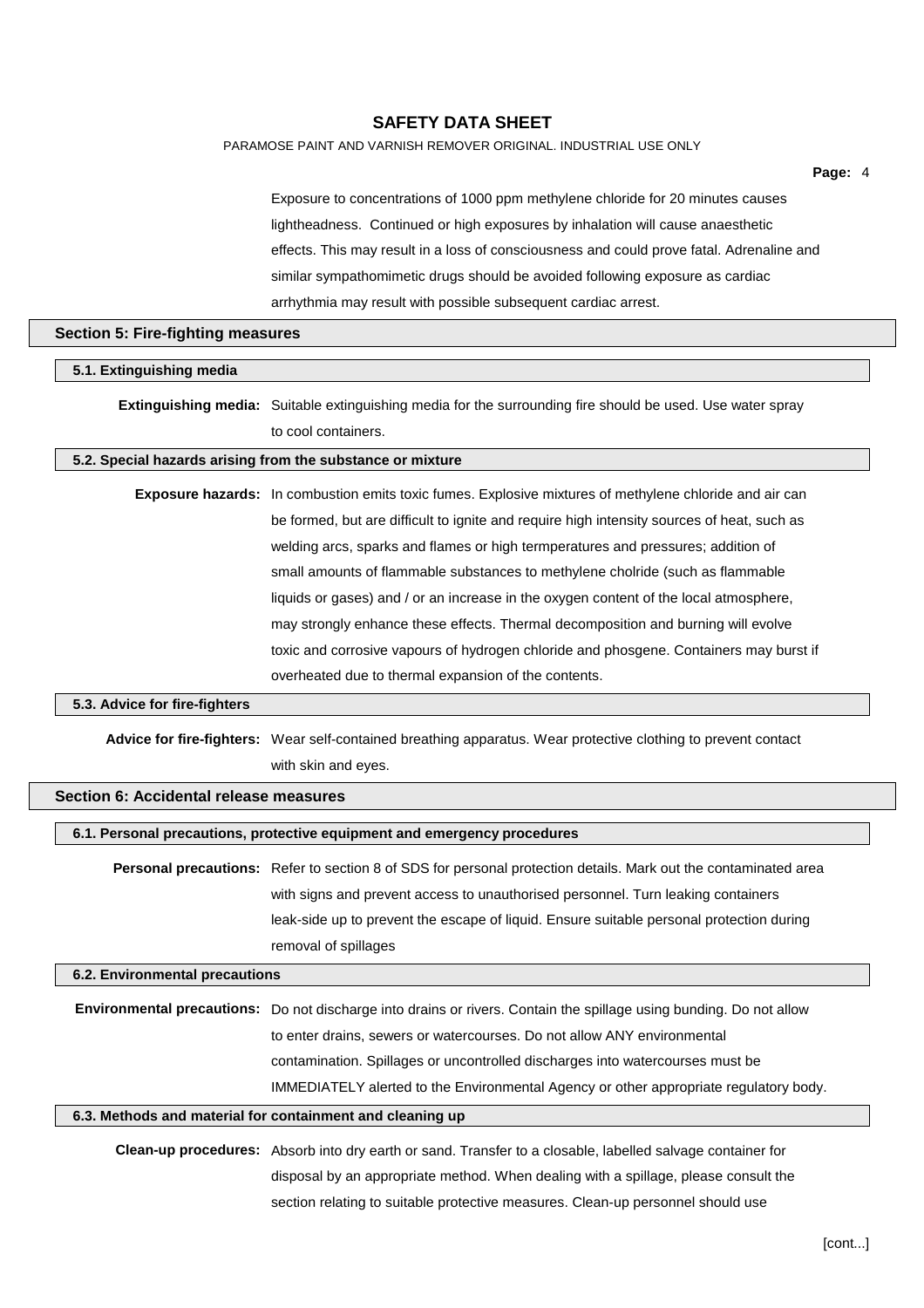PARAMOSE PAINT AND VARNISH REMOVER ORIGINAL. INDUSTRIAL USE ONLY

**Page:** 5

respiratory and / or liquid contact protection. Wash thoroughly after dealing with a spillage.

| 6.4. Reference to other sections                                                                                                                                                                                                                                                                                                                                                                                                                                                                                                                                                    |                         |                                                                                                                                                                                                                                                                                                                                                                                      |                 |              |  |  |
|-------------------------------------------------------------------------------------------------------------------------------------------------------------------------------------------------------------------------------------------------------------------------------------------------------------------------------------------------------------------------------------------------------------------------------------------------------------------------------------------------------------------------------------------------------------------------------------|-------------------------|--------------------------------------------------------------------------------------------------------------------------------------------------------------------------------------------------------------------------------------------------------------------------------------------------------------------------------------------------------------------------------------|-----------------|--------------|--|--|
|                                                                                                                                                                                                                                                                                                                                                                                                                                                                                                                                                                                     |                         | Reference to other sections: Wear protective clothing as described in Section 8 of this safety data sheet. See Section<br>11 for additional information on health hazards. Collect and dispose of spillages as<br>indicated in Section 13.                                                                                                                                           |                 |              |  |  |
| Section 7: Handling and storage                                                                                                                                                                                                                                                                                                                                                                                                                                                                                                                                                     |                         |                                                                                                                                                                                                                                                                                                                                                                                      |                 |              |  |  |
| 7.1. Precautions for safe handling                                                                                                                                                                                                                                                                                                                                                                                                                                                                                                                                                  |                         |                                                                                                                                                                                                                                                                                                                                                                                      |                 |              |  |  |
|                                                                                                                                                                                                                                                                                                                                                                                                                                                                                                                                                                                     |                         | Handling requirements: Do not handle in a confined space. Avoid direct contact with the substance. Do not<br>breathe vapour. Use only in well ventilated areas. The vapour may be invisible, heavier<br>than air and spread along ground. Avoid contact with skin and eyes. Keep away from<br>sources of ignition - No smoking. Wear full protective clothing for prolonged exposure |                 |              |  |  |
|                                                                                                                                                                                                                                                                                                                                                                                                                                                                                                                                                                                     |                         | and/or high concentrations. Do not use in confined spaces. Static electricity and                                                                                                                                                                                                                                                                                                    |                 |              |  |  |
|                                                                                                                                                                                                                                                                                                                                                                                                                                                                                                                                                                                     |                         | formation of sparks must be prevented.<br>7.2. Conditions for safe storage, including any incompatibilities                                                                                                                                                                                                                                                                          |                 |              |  |  |
| Storage conditions: Store in a cool, well ventilated area. Keep container tightly closed. Keep in the original<br>container in a cool, well-ventilated place. All bulk storage vessels should be made of<br>steel and require a suitable vent or pressure valve and secondary containment to<br>prevent uncontrolled losses from accidental release. Keep away from food, drink and<br>animal feed/feeding equipment.<br>Suitable packaging: Must only be kept in original packaging.<br>7.3. Specific end use(s)<br>Specific end use(s): Paint and varnish remover See section 15. |                         |                                                                                                                                                                                                                                                                                                                                                                                      |                 |              |  |  |
| Section 8: Exposure controls/personal protection                                                                                                                                                                                                                                                                                                                                                                                                                                                                                                                                    |                         |                                                                                                                                                                                                                                                                                                                                                                                      |                 |              |  |  |
| 8.1. Control parameters                                                                                                                                                                                                                                                                                                                                                                                                                                                                                                                                                             |                         |                                                                                                                                                                                                                                                                                                                                                                                      |                 |              |  |  |
| <b>Hazardous ingredients:</b>                                                                                                                                                                                                                                                                                                                                                                                                                                                                                                                                                       |                         |                                                                                                                                                                                                                                                                                                                                                                                      |                 |              |  |  |
| <b>DICHLOROMETHANE</b>                                                                                                                                                                                                                                                                                                                                                                                                                                                                                                                                                              |                         |                                                                                                                                                                                                                                                                                                                                                                                      |                 |              |  |  |
| <b>Workplace exposure limits:</b>                                                                                                                                                                                                                                                                                                                                                                                                                                                                                                                                                   |                         |                                                                                                                                                                                                                                                                                                                                                                                      | Respirable dust |              |  |  |
| <b>State</b><br>UK                                                                                                                                                                                                                                                                                                                                                                                                                                                                                                                                                                  | 8 hour TWA<br>350 mg/m3 | 15 min. STEL<br>1060 mg/m3                                                                                                                                                                                                                                                                                                                                                           | 8 hour TWA      | 15 min. STEL |  |  |
| <b>METHANOL</b>                                                                                                                                                                                                                                                                                                                                                                                                                                                                                                                                                                     |                         |                                                                                                                                                                                                                                                                                                                                                                                      |                 |              |  |  |
| UK                                                                                                                                                                                                                                                                                                                                                                                                                                                                                                                                                                                  | 266 mg/m3               | 333 mg/m3                                                                                                                                                                                                                                                                                                                                                                            |                 |              |  |  |

**DNEL/PNEC Values**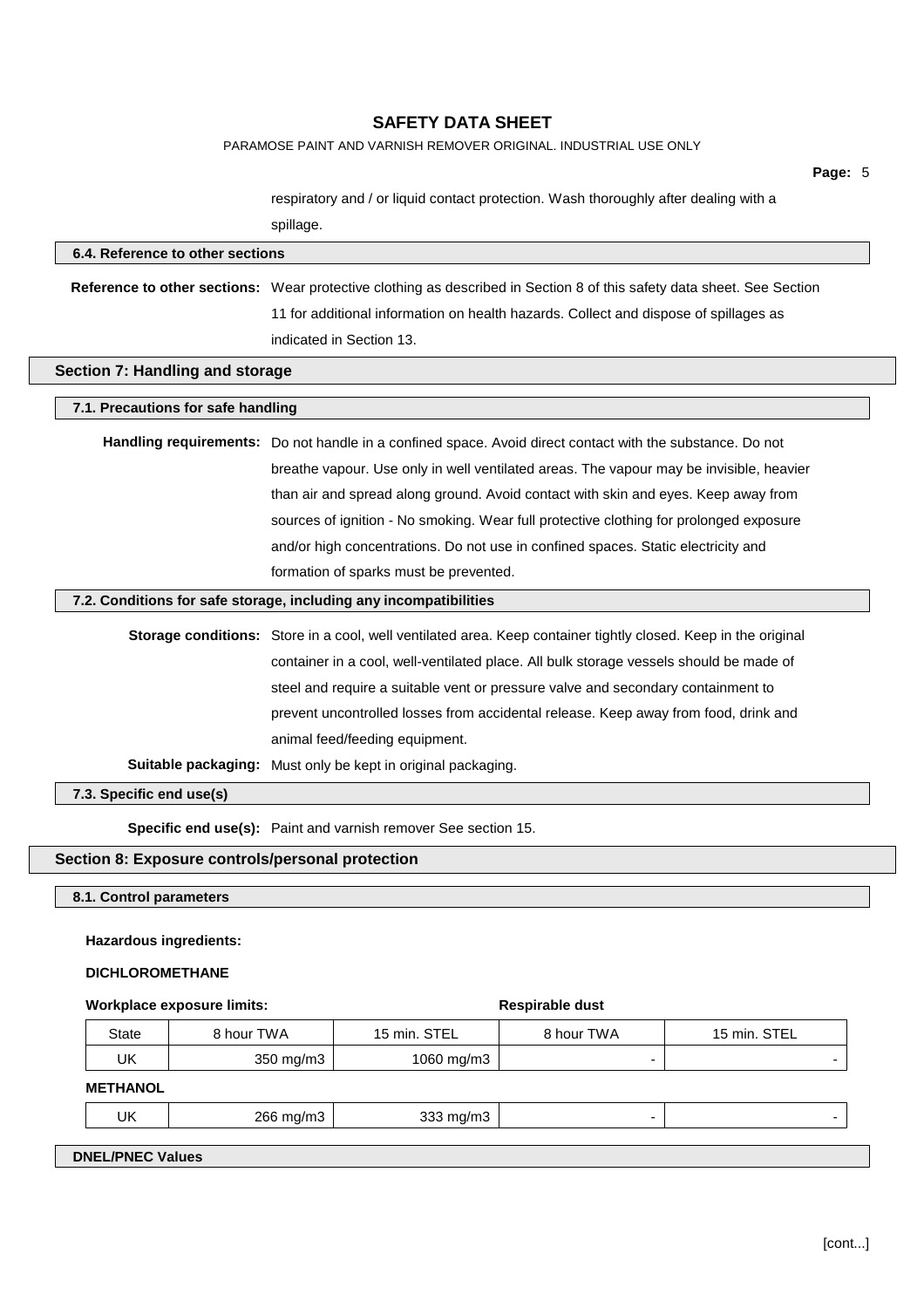PARAMOSE PAINT AND VARNISH REMOVER ORIGINAL. INDUSTRIAL USE ONLY

### **Page:** 6

### **PARAMOSE PAINT AND VARNISH REMOVER ORIGINAL. INDUSTRIAL USE ONLY**

| <b>Type</b> | Exposure                                                | Value             | Population | Effect                   |
|-------------|---------------------------------------------------------|-------------------|------------|--------------------------|
|             | *INFORMATION BASED ON DCM                               |                   |            |                          |
| <b>DNEL</b> | *Industry-Long Term-Local Effects<br>Inhalation         | 353 mg/m3         |            |                          |
| <b>DNEL</b> | *Industry-Long Term-Local Effects<br>Dermal             | 4750 mg/kg/day    |            |                          |
| <b>DNEL</b> | *Industry-Short Term-Local Effects<br>Inhalation        | 706 mg/m3         |            |                          |
| <b>DNEL</b> | *Consumer-Long Term-Local<br><b>Effects Inhalation</b>  | 88.3 mg/m3        |            |                          |
| <b>DNEL</b> | *Consumer-Short Term-Local<br><b>Effects Oral</b>       | 0.06 mg/kg bw/day |            |                          |
| <b>DNEL</b> | *Consumer-Short Term-Local<br><b>Effects Inhalation</b> | 353 mg/m3         |            |                          |
| <b>DNEL</b> | *Consumer-Short Term-Local<br><b>Effects Dermal</b>     | 2395 mg/kg bw/day |            |                          |
| <b>PNEC</b> | *Fresh water                                            | $0.54$ mg/l       |            |                          |
| <b>PNEC</b> | *Marine water                                           | $0.194$ mg/l      |            |                          |
| <b>PNEC</b> | *Intermittent Release                                   | $0.27$ mg/l       |            |                          |
| <b>PNEC</b> | *Dry Sediment Fresh Water                               | 0.972 mg/kg       |            | $\overline{\phantom{a}}$ |
| <b>PNEC</b> | *Dry Sediment Marine Water                              | 0.349 mg/kg       |            |                          |
| <b>PNEC</b> | *Sewage Treatment Plant                                 | 26 mg/l           |            |                          |
| <b>PNEC</b> | <i><b>*Terrestrial Compartment</b></i>                  | 0.972 mg/kg       |            |                          |
|             | **INFORMATION BASED ON<br><b>METHANOL</b>               |                   |            |                          |
| <b>DNEL</b> | **Industry-Long Term-Dermal                             | 40 mg/kg/day      |            |                          |
| <b>DNEL</b> | **Industry-Long Term-Inhalation                         | 260 mg/m3         |            |                          |
| <b>DNEL</b> | **Industry-Short Term-Dermal                            | 40 mg/kg/day      |            |                          |
| <b>DNEL</b> | **Industry-Short Term-Inhalation                        | 260 mg/m3         |            |                          |
| <b>DNEL</b> | **Consumer-Long Term-Dermal                             | 8 mg/kg/day       |            |                          |
| <b>DNEL</b> | **Consumer-Long Term-Inhalation                         | 50 mg/m3          |            |                          |
| <b>DNEL</b> | **Consumer-Short Term-Dermal                            | 8 mg/kg/day       |            |                          |
| <b>DNEL</b> | **Consumer-Short Term-Dermal                            | 50 mg/m3          |            |                          |
| <b>DNEL</b> | Consumer-Short Term-Oral                                | 8 mg/kg/day       |            |                          |
| <b>PNEC</b> | **No PNEC Information available                         |                   |            |                          |

#### **8.2. Exposure controls**

**Engineering measures:** Effective ventilation in processing areas, and for the drying of stripped articles: local exhaust ventilation at strip tanks supplemented by forced ventilation in those areas, to minimise exposure and to ensure compliance with relevant exposure limits. All handling to take place in well-ventilated area. Explosion-proof general and local exhaust ventilation.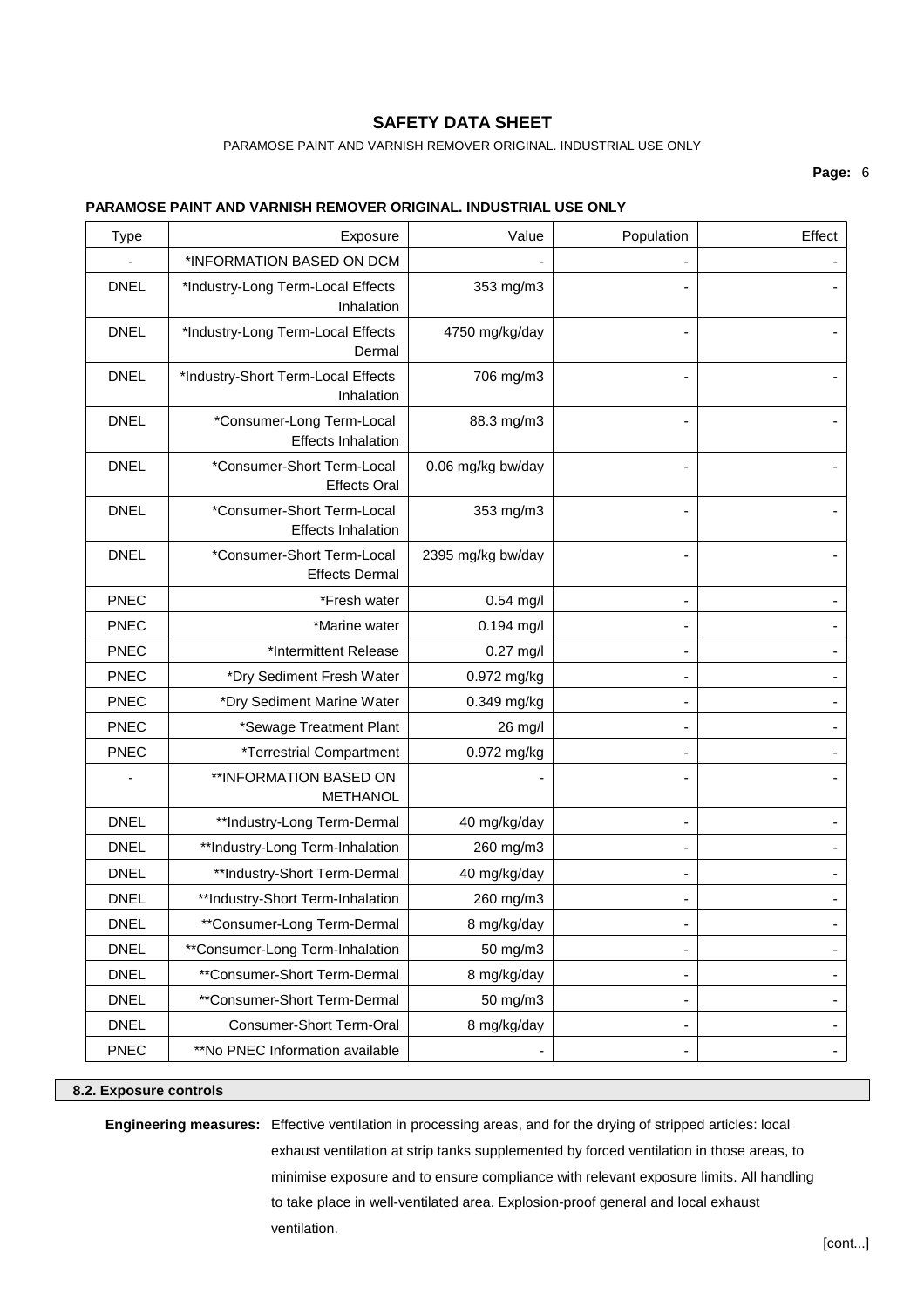PARAMOSE PAINT AND VARNISH REMOVER ORIGINAL. INDUSTRIAL USE ONLY

| Page: 7                                                                                                         |  |
|-----------------------------------------------------------------------------------------------------------------|--|
| Respiratory protection: Ensure there is sufficent ventilation at all times Wear suitable respiratory protective |  |
| equipment if exposure to levels above the occupational exposure limit is likely. Positive                       |  |
| air supplied RPE is recommended. If ventilation is insufficient, suitable respiratory                           |  |
| protection must be provided. At work in confined or poorly ventilated spaces, respiratory                       |  |
| protection with air supply must be used.                                                                        |  |
| Hand protection: Solvent resistant protective gloves The most suitable glove must be chosen in                  |  |
| consultation with the gloves supplier, who can inform about the breakthrough time of the                        |  |
| glove material.                                                                                                 |  |
| Eye protection: Ensure eye bath is to hand. Wear eye/face protection. Wear approved chemical safety             |  |
| goggles at all times.                                                                                           |  |
| <b>Skin protection:</b> Protective clothing. Wear suitable protective clothing and gloves. Gloves should be     |  |
| changed when permeation is likely. PVC has a breakthrough time of approximately 5                               |  |
| minutes for methylene chloride. PVA give longer protection, but is weakened by alcohols                         |  |
| and water and will provide less effective protection as a result. Check with protective                         |  |
| equipment manufacturer's data.                                                                                  |  |
| Environmental: An environmental assessment must be made to ensure compliance with local                         |  |
| environmental legislation.                                                                                      |  |

## **Section 9: Physical and chemical properties**

| 9.1. Information on basic physical and chemical properties |                                |                                                  |                                  |  |
|------------------------------------------------------------|--------------------------------|--------------------------------------------------|----------------------------------|--|
|                                                            | <b>State: Liquid</b>           |                                                  |                                  |  |
|                                                            | <b>Colour: Off-white</b>       |                                                  |                                  |  |
|                                                            | <b>Odour:</b> Strong DCM odour |                                                  |                                  |  |
| <b>Evaporation rate: Moderate</b>                          |                                |                                                  |                                  |  |
| <b>Solubility in water:</b> Slightly soluble               |                                |                                                  |                                  |  |
|                                                            | <b>Viscosity: Non-viscous</b>  |                                                  |                                  |  |
| <b>Boiling point/range °C:</b> $>35$                       |                                | <b>Melting point/range°C:</b> No data available. |                                  |  |
| <b>Flammability limits %: lower:</b> No data available.    |                                |                                                  | <b>upper:</b> No data available. |  |
| <b>Flash point<sup>°</sup>C</b> : no data                  |                                | Part.coeff. n-octanol/water: No data available.  |                                  |  |
| Autoflammability <sup>°</sup> C: No data available.        |                                | Vapour pressure: 355 at 20 deg C                 |                                  |  |
| Relative density: $1.25 +/- 0.5$                           |                                |                                                  | <b>pH:</b> No data available.    |  |
| VOC g/l: 970                                               |                                |                                                  |                                  |  |

**9.2. Other information**

**Other information:** No data available.

## **Section 10: Stability and reactivity**

## **10.1. Reactivity**

**Reactivity:** Keep away from moisture. Keep away from direct sunlight.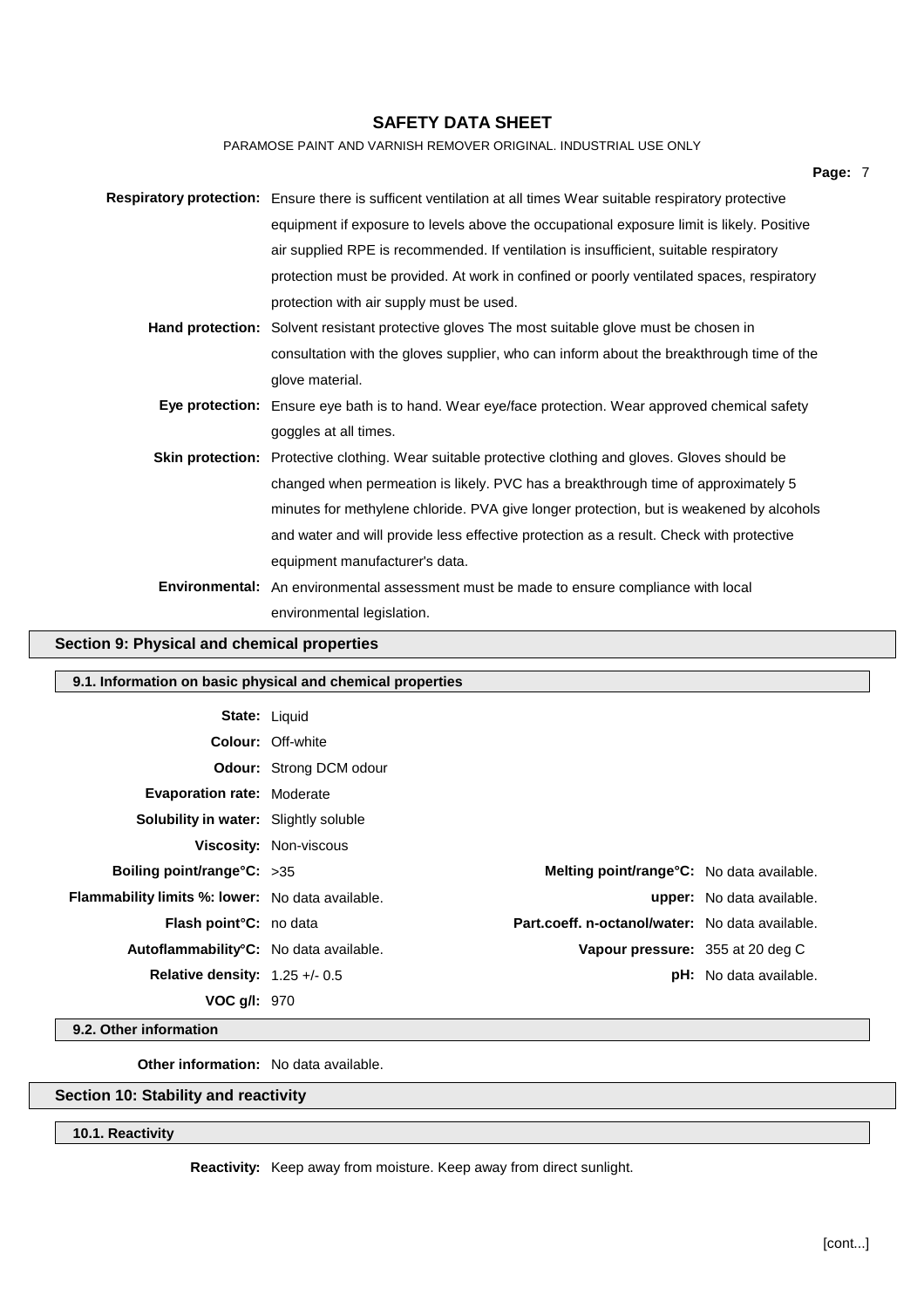PARAMOSE PAINT AND VARNISH REMOVER ORIGINAL. INDUSTRIAL USE ONLY

#### **10.2. Chemical stability**

**Chemical stability:** Stable under normal conditions.

#### **10.3. Possibility of hazardous reactions**

**Hazardous reactions:** May react with certain amines, e.g. polyurethane catalysts. Forms a detonable mixture with nitric acid.

#### **10.4. Conditions to avoid**

**Conditions to avoid:** Heat. Avoid heat, flames and other sources of ignition. Avoid exposing to heat and contact with strong oxidising substances. Avoid contact with acids.

**10.5. Incompatible materials**

**Materials to avoid:** Strong oxidising agents. Strong acids.

#### **10.6. Hazardous decomposition products**

**Haz. decomp. products:** In combustion emits toxic fumes. Hydrogen chloride, phosgene.

### **Section 11: Toxicological information**

#### **11.1. Information on toxicological effects**

#### **Hazardous ingredients:**

#### **DICHLOROMETHANE**

| ' ORL | <b>MUS</b> | LD50 | 4770 | mg/kg |
|-------|------------|------|------|-------|
| ' ORL | <b>RAT</b> | LD50 | 5350 | mg/kg |
| SCU   | <b>MUS</b> | LD50 | 6460 | mg/kg |

#### **METHANOL**

| <b>IVN</b> | <b>RAT</b> | LD50 | 2131 | mg/kg |
|------------|------------|------|------|-------|
| ' ORL      | <b>MUS</b> | LD50 | 7300 | mg/kg |
| ORL        | <b>RAT</b> | LD50 | 5628 | mg/kg |

#### **Relevant hazards for substance:**

| Hazard                        | Route       | Basis                 |
|-------------------------------|-------------|-----------------------|
| Acute toxicity (ac. tox. 4)   | INH DRM ING | Hazardous: calculated |
| Skin corrosion/irritation     | <b>DRM</b>  | Hazardous: calculated |
| Serious eye damage/irritation | OPT         | Hazardous: calculated |
| Carcinogenicity               | --          | Hazardous: calculated |
| STOT-single exposure          | <b>INH</b>  | Hazardous: calculated |

#### **Symptoms / routes of exposure**

**Skin contact:** Irritating to skin. Will remove the natural greases resulting in dryness, cracking and

dermatitis. Repeated and/or prolonged skin contact may cause reddening, burning and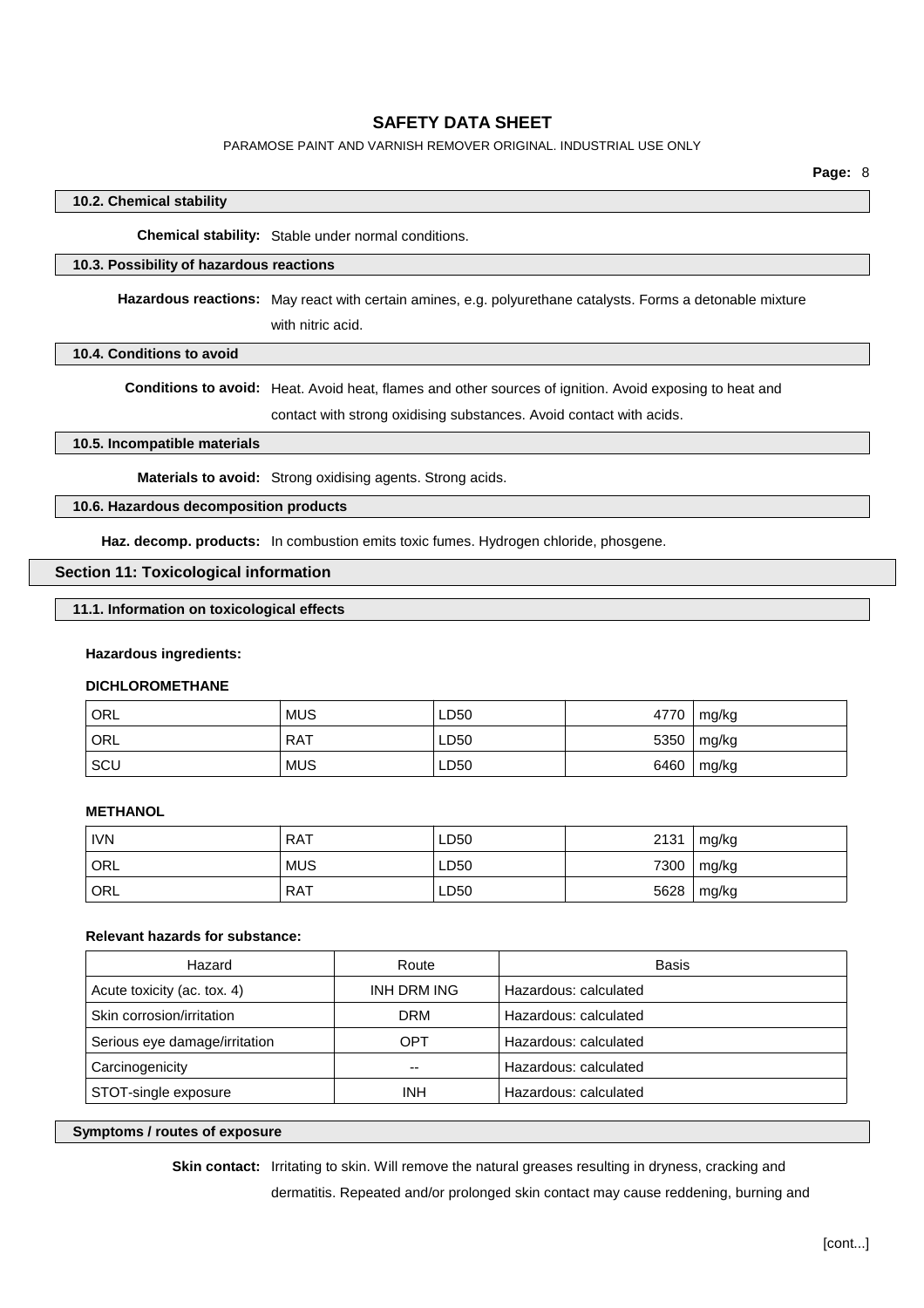| PARAMOSE PAINT AND VARNISH REMOVER ORIGINAL. INDUSTRIAL USE ONLY                                                |  |
|-----------------------------------------------------------------------------------------------------------------|--|
| Page: 9                                                                                                         |  |
| blisters. Can be absorbed through skin but not in sufficient amounts to cause adverse                           |  |
| effects. LD50 (rat, dermal) > 2000 mg/kg bw                                                                     |  |
| Eye contact: Extreme irritation of eyes and mucous membrances, including burning and tearing. Risk              |  |
| of corneal damage.                                                                                              |  |
| <b>Ingestion:</b> There may be soreness and redness of the mouth and throat. There may be difficulty            |  |
| swallowing. Nausea and stomach pain may occur. There may be vomiting.                                           |  |
| <b>Inhalation:</b> Absorption through the lungs can occur causing symptoms similar to those of ingestion.       |  |
| Delayed / immediate effects: Immediate effects can be expected after short-term exposure. Specific target organ |  |
| toxicity - repeated exposure: May cause damage to the liver and red blood cells through                         |  |
| prolonged or repeated exposure. Medical Symptoms: Drowsiness, dizziness,                                        |  |
| disorientation, vertigo. Mild intoxication (incl. fatigue, lassitude, irritability, headache,                   |  |
| nausea). Central nervous system depression. Irritation of eyes and mucous                                       |  |
| membranes. Specific target organ toxicity - single exposure: Vapours may cause                                  |  |
| drowsiness and dizziness. May cause respiratory irritation.                                                     |  |
| <b>Other information:</b> CARCINOGENICITY: Chronic inhalation studies in mice have shown increases in lung      |  |
| and liver tumours, when exposed to concentrations of methylene chloride well in excess                          |  |
| of the occupational exposure limit.                                                                             |  |
|                                                                                                                 |  |

### **Section 12: Ecological information**

## **12.1. Toxicity**

## **Ecotoxicity values:**

| <b>Species</b>                          | Test     | Value | Units |
|-----------------------------------------|----------|-------|-------|
| DCM-Aquatic invertebrates: marine water | 48H LC50 | 109   | mq/l  |
| Methanol-Aquatic Plants                 | 96H EC50 | 22000 | mg/l  |
| Methanol-Aquatic Plants                 | 48H LC50 | 10000 | mg/l  |
| Methanol-Aquatic Plants                 | 48H EC50 | 1000  | mg/l  |
| <b>DCM-FISH Fresh Water</b>             | 96H LC50 | 193   | mg/l  |
| <b>DCM-FISH Marine Water</b>            | 96H LC50 | 97    | mg/l  |
| DCM-Aquatic invertebrates: fresh water  | 48H LC50 | 27    | mg/l  |
| *Aquatic invertebrates:fresh water      | 48H LC50 | 27    | mg/l  |
| *Aquatic invertebrates: marine water    | 48H LC50 | 109   | mg/l  |
| *FISH fresh water                       | 96H LC50 | 193   | mq/l  |

## **12.2. Persistence and degradability**

**Persistence and degradability:** Biodegradable. Methylene chloride is not hydrlysed under normal environmental conditions. The product is slowly biodegradable in water. Methylene chloride is

photochemically oxidised in the troposphere (half life, DT50 is calculated at 79.3 days).

Biodegradability : half-life (bacteria) approximately 18 months. Psuedomonas strain -

0.8 g/l/hr. The product is slowly biodegradable in soil . (TD50 = 14.2d). The product is substantially removed in biological treatment processes.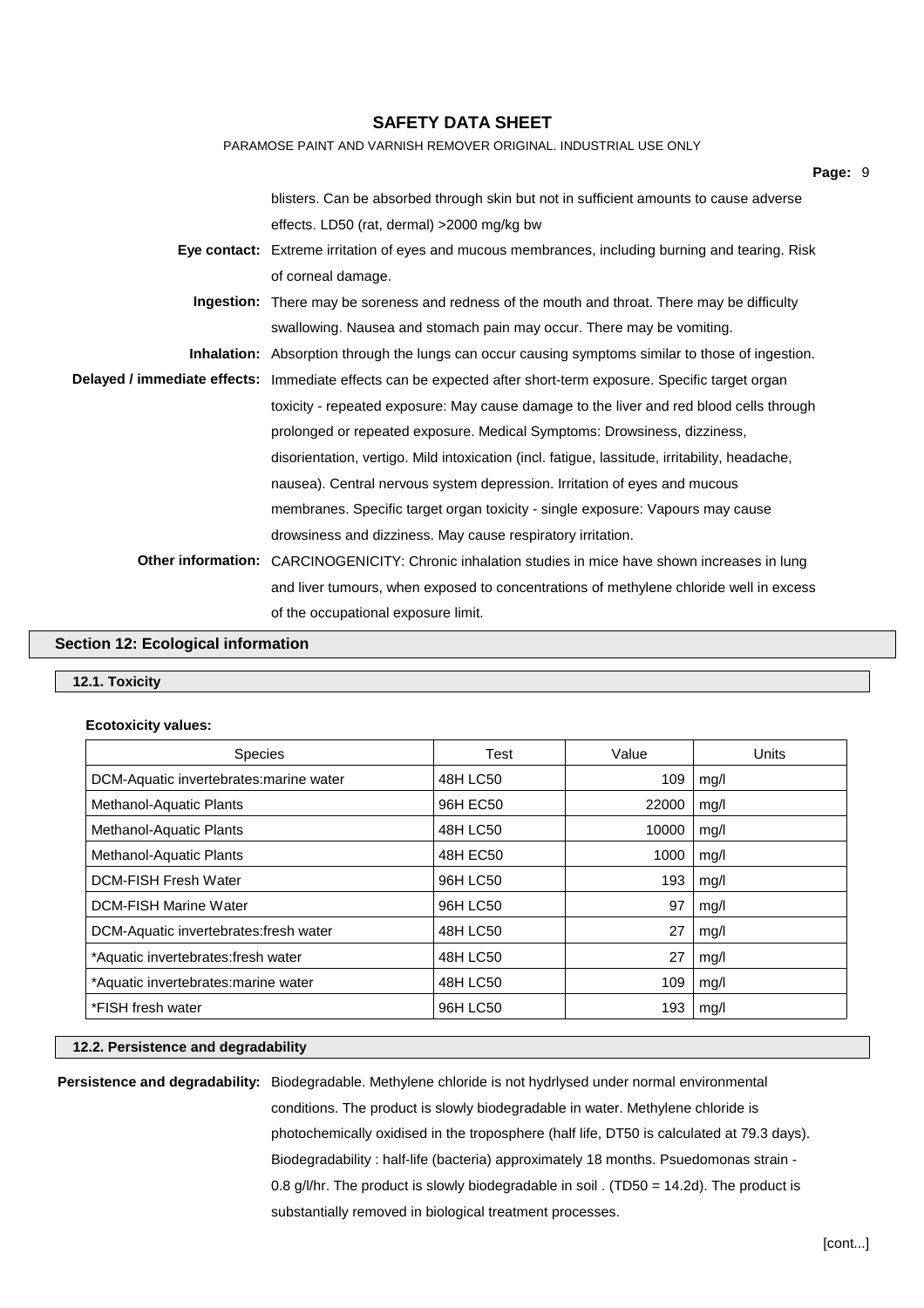#### PARAMOSE PAINT AND VARNISH REMOVER ORIGINAL. INDUSTRIAL USE ONLY

**Page:** 10

#### **12.3. Bioaccumulative potential**

**Bioaccumulative potential:** The product is low potential for bioaccumulation factor (BCF) : 0.91 to 40 l/kg.

#### **12.4. Mobility in soil**

**Mobility:** Readily absorbed into soil.

## **12.5. Results of PBT and vPvB assessment**

**PBT identification:** This product is not identified as a PBT/vPvB substance.

#### **12.6. Other adverse effects**

**Other adverse effects:** Negligible ecotoxicity.

#### **Section 13: Disposal considerations**

#### **13.1. Waste treatment methods**

| <b>Disposal operations:</b> Transfer to a suitable container and arrange for collection by specialised disposal |  |
|-----------------------------------------------------------------------------------------------------------------|--|
| company. Waste disposal must be by an accredited contractor. Large volumes may be                               |  |
| suitable for redistillation by solvent recovery contractors. Solvent residues must not be                       |  |
| allowed to enter drains, sewers or watercourses or to contaminate the ground.                                   |  |
| <b>Disposal of packaging:</b> Dispose of waste and residues in accordance with local authority requirements.    |  |
| Confirm disposal procedures with environmental engineer and local regulations. Do not                           |  |
| allow runoff to sewer, waterway or ground. Contact specialist disposal companies.                               |  |
| <b>NB:</b> The user's attention is drawn to the possible existence of regional or national                      |  |
| regulations regarding disposal.                                                                                 |  |

### **Section 14: Transport information**

### **14.1. UN number**

**UN number:** UN2810

**14.2. UN proper shipping name**

**Shipping name:** TOXIC LIQUID, ORGANIC, N.O.S.

#### **14.3. Transport hazard class(es)**

**Transport class:** 6.1

## **14.4. Packing group**

**Packing group:** III

**14.5. Environmental hazards**

**Environmentally hazardous:** No **Marine Marine Marine Marine Marine Marine Marine Marine Marine Marine** 

### **14.6. Special precautions for user**

**Special precautions:** No special precautions.

**Tunnel code:** E

**Transport category:** 2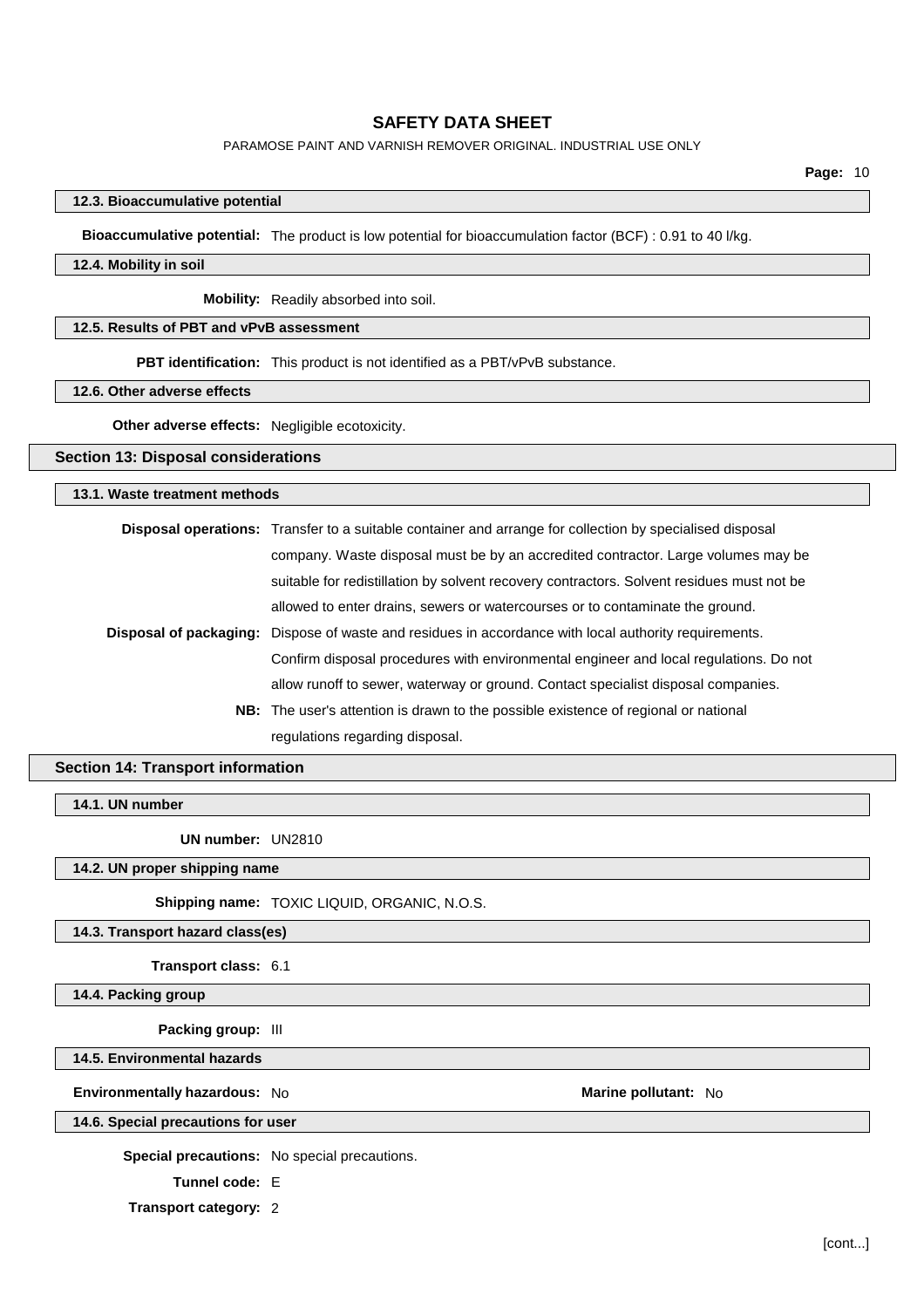PARAMOSE PAINT AND VARNISH REMOVER ORIGINAL. INDUSTRIAL USE ONLY

**Page:** 11

#### **Section 15: Regulatory information**

#### **15.1. Safety, health and environmental regulations/legislation specific for the substance or mixture**

**Specific regulations:** Restricted to industrial use and to professionals approved in certain EU member states-verify where use is allowed. EU decision number 455/1009/EC 6th May 2009. EU Legislation: DECISION No455/2009/EC of the European Parliament and of the Council of 6 May 2009 Amendment to Annex I to Directive 76/769/EEC - Applicable to sales within the European Union. Industrial users require the following provisions : (a) to (e) below (a) effective ventillation in all processing areas, in particular for the wet processing and the drying of stripped articles: local exhaust ventilation at strip tanks supplemented by forced ventilation in those areas, so as to minimise exposure and to ensure compliance, where technically feasible, with relevant occupational exposure limits; (b) measures to minimise evaporation from strip tanks comprising: lids for covering strip tanks except during loading and unloading; suitable loading and unloading arrangements for strip tanks; and wash tanks with water or brine to remove excess solvent after unloading. (c) measures for the safe handling of dichloromethane in strip tanks comprising: pumps and pipework for transferring paint stripper to and from strip tanks; and suitable arrangements for safe cleaning of tanks and removal of sludge; (d) personal protective equipment that complies with Directive 89/686/EEC comprising: suitable protective gloves, safety goggles and protective clothing; and appropriate respiratory protective equipment where compliance with relevant occupational exposure limits cannot be otherwise achieved; (e) adequate information, instruction and training for operators in the use of such equipment. Professional use allowed only under the following conditions : See below (a) For use, by specifically trained professionals, trained in the appropriate provisions for the protection of the health and safety including a requirement that a professional shall hold a certificate that is accepted by the Member State in which that professional operates, so as to demonstrate proper training and competence to safely use paint strippers containing dichlormethane. A professional benefitting from the derogation shall operate only in Member States which have made use of that derogation and the training referred to in paragraph 2 shall cover as a minimum: (b) Awareness, evaluation and management of risks to health, including information on existing substitutes or processes, which under their conditions of use are less hazardous to the health and safety to workers; (c) Use of adequate ventilation; (d) Use of appropriate personal protective equipment that complies with Directive 89/686/EEC. Employers and self-employed workers shall by preference replace dichloromethane with a chemical agent or process which, under its conditions of use, presents no risk, or a lower risk, to the health and safety of workers. National Regulations: Users of this product are reminded of their duties under the current Control of Substances Hazardous to Health Regulations and a suitable and sufficient assessment of all the risk should be undertaken before using this product.